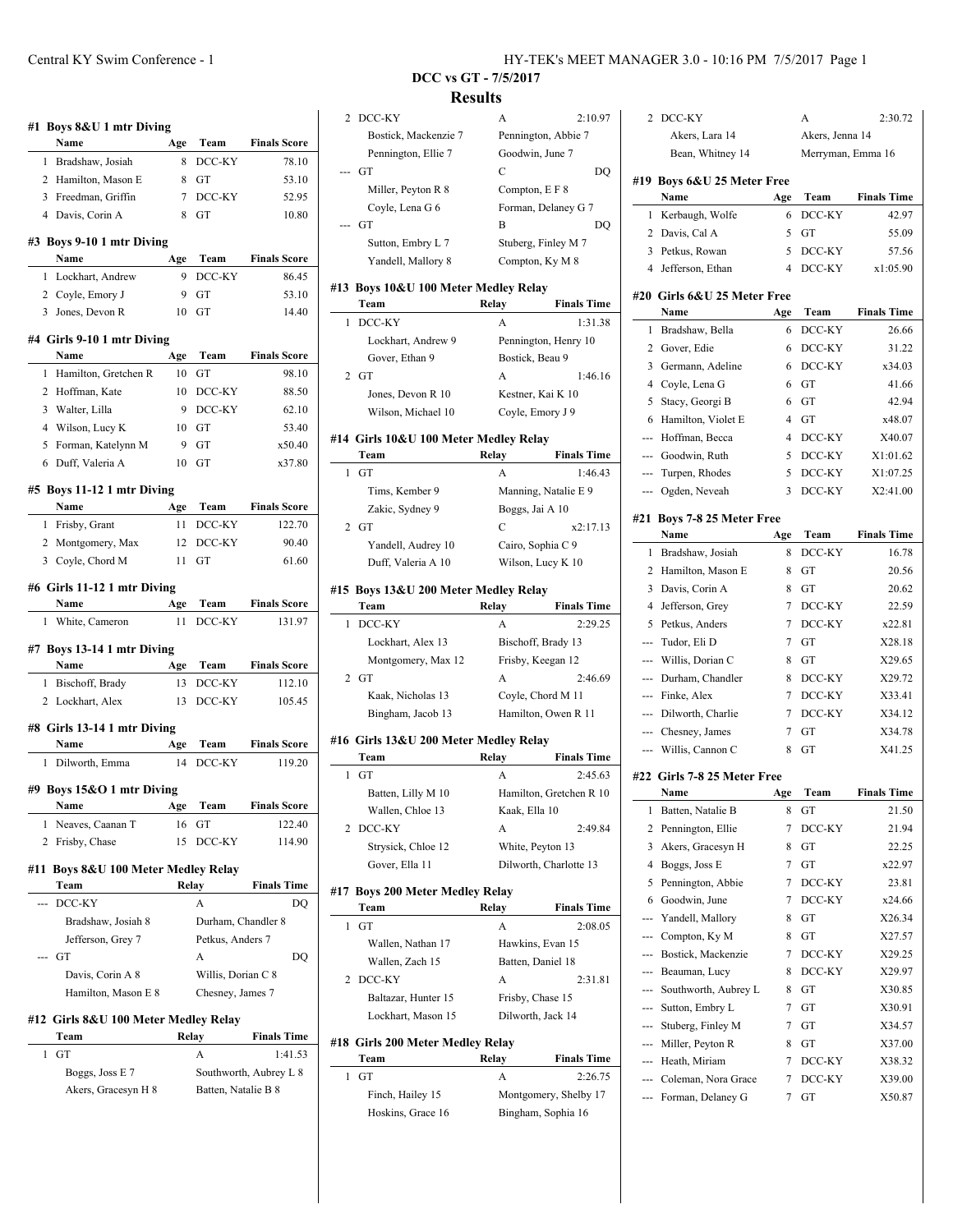| #23          | <b>Boys 9-10 25 Meter Free</b> |     |        |                                               |
|--------------|--------------------------------|-----|--------|-----------------------------------------------|
|              | Name                           | Age | Team   | <b>Finals Time</b>                            |
| 1            | Gover, Ethan                   | 9   | DCC-KY | 17.81                                         |
| 2            | Pennington, Henry              | 10  | DCC-KY | 18.72                                         |
| 3            | Lockhart, Andrew               | 9   | DCC-KY | x19.07                                        |
| 4            | Kestner, Kai K                 | 10  | GT     | 19.81                                         |
| 5            | Wilson, Michael                | 10  | GТ     | 20.50                                         |
| 6            | Coyle, Emory J                 | 9   | GТ     | x20.53                                        |
| ---          | Bostick, Beau                  | 9   | DCC-KY | X19.69                                        |
| ---          | Dilworth, Spencer              | 9   | DCC-KY | X21.25                                        |
|              | --- Finke, Sam                 | 9   | DCC-KY | X23.38                                        |
|              | --- Goodwin, Abel              | 10  | DCC-KY | X24.25                                        |
| ---          | Johnson, Ben L                 | 10  | GТ     | X25.28                                        |
| ---          | Jones, Devon R                 | 10  | GТ     | X39.06                                        |
|              |                                |     |        |                                               |
|              | #24 Girls 9-10 25 Meter Free   |     |        |                                               |
|              | Name                           | Age | Team   | <b>Finals Time</b>                            |
| 1            | Kaak, Ella                     | 10  | GТ     | 15.56                                         |
| 2            | Hoffman, Kate                  | 10  | DCC-KY | 16.15                                         |
| 3            | Batten, Lilly M                | 10  | GТ     | 17.18                                         |
| 4            | Bischoff, Hannah               | 10  | DCC-KY | 18.00                                         |
| 5            | Hamilton, Gretchen R           | 10  | GT     | x19.78                                        |
| 6            | Coleman, Clare                 | 9   | DCC-KY | x24.57                                        |
| ---          | Tims, Kember                   | 9   | GT     | X19.62                                        |
| ---          | Zakic, Sydney                  | 9   | GТ     | X19.97                                        |
|              | --- Manning, Natalie E         | 9   | GT     | X21.22                                        |
|              | --- Boggs, Jai A               | 10  | GT     | X22.53                                        |
|              | --- Wilson, Lucy K             | 10  | GT     | X23.34                                        |
|              | --- Chesney, Ava               | 9   | GТ     | X24.12                                        |
| ---          | Forman, Katelynn M             | 9   | GT     | X27.13                                        |
|              | --- Duff, Valeria A            | 10  | GТ     | X28.41                                        |
|              | --- Coats, Emma                | 9   | GТ     | X30.37                                        |
|              | --- Yandell, Audrey            | 10  | GТ     | X32.72                                        |
| ---          | Cairo, Sophia C                | 9   | GT     | X33.00                                        |
|              |                                |     |        |                                               |
|              | #25 Boys 11-12 50 Meter Free   |     |        |                                               |
|              | Name                           | Age | Team   | <b>Finals Time</b>                            |
| 1            | Montgomery, Max                | 12  | DCC-KY | 30.00                                         |
| 2            | Frisby, Keegan                 | 12  | DCC-KY | 36.29                                         |
|              | 3 Coyle, Chord M               | 11  | GT     | 37.44                                         |
|              | 4 Germann, Max                 | 12  | DCC-KY | x39.82                                        |
| 5            | Hamilton, Owen R               | 11  | GT     | 54.44                                         |
|              | 6 Johnson, Abe W               | 12  | GT     | x1:05.43                                      |
|              | --- Bostick, Cannon            | 11  | DCC-KY | X46.13                                        |
|              | --- Cairo, Max                 | 12  | GT     | X51.22                                        |
|              | #26 Girls 11-12 50 Meter Free  |     |        |                                               |
|              |                                |     | Team   | <b>Finals Time</b>                            |
|              | Name                           | Age |        | 36.31                                         |
| 1            | Gover, Ella                    | 11  | DCC-KY |                                               |
| $\mathbf{2}$ | Strysick, Chloe                | 12  | DCC-KY | 37.03                                         |
|              | 3 White, Cameron               | 11  | DCC-KY | x43.47                                        |
|              |                                |     |        |                                               |
|              | #27 Boys 13-14 50 Meter Free   |     |        |                                               |
|              | Name                           | Age | Team   |                                               |
| 1            | Kaak, Nicholas                 | 13  | GT     |                                               |
|              | 2 Lockhart, Alex               | 13  | DCC-KY |                                               |
| 3            | Bingham, Jacob                 | 13  | GT     | <b>Finals Time</b><br>31.05<br>31.85<br>32.44 |

| 5              | Dilworth, Jack                   | 14  | DCC-KY           | x35.94             |
|----------------|----------------------------------|-----|------------------|--------------------|
| 6              | Batten, Andrew                   | 14  | GT               | x36.99             |
|                | #28 Girls 13-14 50 Meter Free    |     |                  |                    |
|                | Name                             | Age | Team             | <b>Finals Time</b> |
| 1              | Akers, Lara                      | 14  | DCC-KY           | 30.00              |
| 2              | Akers, Jenna                     | 14  | DCC-KY           | 31.72              |
| 3              |                                  | 14  | DCC-KY           | x32.31             |
| 4              | Bean, Whitney                    | 13  | GT               | 33.82              |
| ---            | Wallen, Chloe<br>Dilworth, Emma  | 14  | DCC-KY           | X39.35             |
| ---            |                                  | 13  |                  | X40.09             |
|                | White, Peyton                    |     | DCC-KY           |                    |
| ---            | Dilworth, Charlotte              | 13  | DCC-KY<br>DCC-KY | X40.65             |
| ---            | Dilworth, Madelyn                | 14  |                  | X43.28             |
|                | #29 Boys 50 Meter Free           |     |                  |                    |
|                | Name                             | Age | Team             | <b>Finals Time</b> |
| 1              | Wallen, Zach                     | 15  | GT               | 26.59              |
| 2              | Hawkins, Evan                    | 15  | GТ               | 27.46              |
| 3              | Wallen, Nathan                   | 17  | GT               | x28.22             |
| $\overline{4}$ | Lockhart, Mason                  | 15  | DCC-KY           | 30.28              |
| 5              | Frisby, Chase                    | 15  | DCC-KY           | 30.68              |
| 6              | Baltazar, Hunter                 | 15  | DCC-KY           | x32.96             |
| ---            | Kestner, Teb K                   | 15  | GT               | X30.75             |
| ---            | Wilson, Nicholas                 | 15  | GT               | X31.25             |
| ---            | Neaves, Caanan T                 | 16  | GТ               | X33.43             |
| #30            | <b>Girls 50 Meter Free</b>       |     |                  |                    |
|                | Name                             | Age | Team             | <b>Finals Time</b> |
| 1              | Montgomery, Shelby               | 17  | GТ               | 32.37              |
| 2              | Hoskins, Grace                   | 16  | GT               | 33.81              |
|                |                                  | 16  | GТ               | x34.97             |
| 3              |                                  |     |                  |                    |
| ---            | Bingham, Sophia<br>Finch, Hailey | 15  | GТ               | X37.37             |
|                |                                  |     |                  |                    |
|                | Boys 6&U 25 Meter Back           |     |                  |                    |
|                | Name                             | Age | Team             | <b>Finals Time</b> |
| 1              | Kerbaugh, Wolfe                  | 6   | DCC-KY           | 54.75              |
| 2              | Davis, Cal A                     | 5   | GT               | 59.63              |
|                | #32 Girls 6&U 25 Meter Back      |     |                  |                    |
|                | Name                             | Age | Team             | <b>Finals Time</b> |
| 1              | Bradshaw, Bella                  | 6   | DCC-KY           | 33.25              |
| 2              | Gover, Edie                      | 6   | DCC-KY           | 35.03              |
| 3              | Germann, Adeline                 | 6   | DCC-KY           | x43.06             |
| 4              | Coyle, Lena G                    | 6   | GT               | 44.12              |
| 5              | Stacy, Georgi B                  | 6   | GT               | 45.03              |
| 6              | Hamilton, Violet E               | 4   | GT               | x1:04.50           |
| ---            | Hoffman, Becca                   | 4   | DCC-KY           | X46.97             |
| #31<br>---     | Goodwin, Ruth                    | 5   | DCC-KY           | X1:01.06           |
| ---            | Turpen, Rhodes                   | 5   | DCC-KY           | X1:27.03           |
| ---            | Ogden, Neveah                    | 3   | DCC-KY           | X2:23.25           |
|                | Boys 7-8 25 Meter Back           |     |                  |                    |
|                | Name                             | Age | Team             | <b>Finals Time</b> |
| 1              | Bradshaw, Josiah                 | 8   | DCC-KY           | 21.54              |
| 2              | Hamilton, Mason E                | 8   | GT               | 24.31              |
| #33<br>3       | Petkus, Anders                   | 7   | DCC-KY           | 26.53              |
| 4              | Jefferson, Grey                  | 7   | DCC-KY           | x28.56             |
| 5              | Tudor, Eli D                     | 7   | GT               | 40.16              |
| ---            | Davis, Corin A                   | 8   | GT               | X23.10             |

|     | Willis, Dorian C                     | 8      | GT     | X34.53             |
|-----|--------------------------------------|--------|--------|--------------------|
| --- | Chesney, James                       | 7      | GТ     | X35.63             |
| --- | Durham, Chandler                     | 8      | DCC-KY | X37.00             |
| --- | Dilworth, Charlie                    | 7      | DCC-KY | X38.13             |
| --- | Finke, Alex                          | 7      | DCC-KY | X42.28             |
|     | Willis, Cannon C                     | 8      | GT     | X47.43             |
|     | #34 Girls 7-8 25 Meter Back          |        |        |                    |
|     | Name                                 | Age    | Team   | <b>Finals Time</b> |
| 1   | Pennington, Ellie                    | 7      | DCC-KY | 22.72              |
| 2   | Batten, Natalie B                    | 8      | GT     | 24.53              |
| 3   | Pennington, Abbie                    | 7      | DCC-KY | 30.59              |
| 4   | Yandell, Mallory                     | 8      | GT     | 31.66              |
| 5   | Bostick, Mackenzie                   | 7      | DCC-KY | x36.03             |
| --- | Akers, Gracesyn H                    | 8      | GТ     | X26.25             |
| --- | Goodwin, June                        | 7      | DCC-KY | X28.28             |
| --- | Sutton, Embry L                      | 7      | GТ     | X31.03             |
| --- | Beauman, Lucy                        | 8      | DCC-KY | X35.84             |
| --- | Southworth, Aubrey L                 | 8      | GТ     | X36.75             |
| --- | Stuberg, Finley M                    | 7      | GТ     | X37.34             |
| --- | Compton, Ky M                        | 8      | GТ     | X38.12             |
|     | Compton, E F                         | 8      | GТ     | X41.62             |
|     | Miller, Peyton R                     | 8      | GT     | X41.75             |
| --- | Coleman, Nora Grace                  |        | DCC-KY | X44.21             |
|     |                                      | 7<br>7 |        |                    |
| --- | Forman, Delaney G                    |        | GТ     | X45.88             |
| --- | Heath, Miriam                        | 7      | DCC-KY | X50.25             |
| --- | Boggs, Joss E                        | 7      | GT     | XDQ                |
|     | #35 Boys 9-10 25 Meter Back          |        |        |                    |
|     | Name                                 |        |        |                    |
|     |                                      | Age    | Team   | <b>Finals Time</b> |
| 1   | Pennington, Henry                    | 10     | DCC-KY | 23.03              |
| 2   | Kestner, Kai K                       | 10     | GТ     | 23.06              |
| 3   | Lockhart, Andrew                     | 9      | DCC-KY | 24.25              |
| 4   | Coyle, Emory J                       | 9      | GT     | 24.63              |
| 5   | Bostick, Beau                        | 9      | DCC-KY | x25.40             |
| 6   | Johnson, Ben L                       | 10     | GТ     | x30.44             |
| --- | Gover, Ethan                         | 9      | DCC-KY | X21.69             |
| --- | Wilson, Michael                      | 10     | GT     | X24.50             |
|     | Goodwin, Abel                        | 10     | DCC-KY | X25.00             |
| --- | Finke, Sam                           | 9      | DCC-KY | X25.16             |
|     | Dilworth, Spencer                    | 9      | DCC-KY | X30.03             |
| --- | Jones, Devon R                       | 10     | GT     | X35.41             |
|     |                                      |        |        |                    |
|     | #36 Girls 9-10 25 Meter Back<br>Name | Age    | Team   | <b>Finals Time</b> |
| 1   | Hoffman, Kate                        | 10     | DCC-KY | 18.35              |
| 2   | Batten, Lilly M                      | 10     | GT     | 19.38              |
| 3   | Bischoff, Hannah                     | 10     | DCC-KY | J21.59             |
| 4   | Zakic, Sydney                        | 9      | GT     | J20.25             |
| 5   |                                      | 9      | GT     | x25.03             |
| 6   | Manning, Natalie E<br>Coleman, Clare | 9      | DCC-KY | x33.53             |
| --- | Kaak, Ella                           | 10     | GT     | X20.78             |
| --- | Hamilton, Gretchen R                 | 10     | GT     | X24.75             |
|     | --- Coats, Emma                      | 9      | GT     | X26.37             |
| --- | Tims, Kember                         | 9      | GT     | X26.81             |
|     | Boggs, Jai A                         | 10     | GT     | X27.37             |
|     | Wilson, Lucy K                       | 10     | GТ     |                    |
|     | Forman, Katelynn M                   | 9      | GТ     | X30.15<br>X31.40   |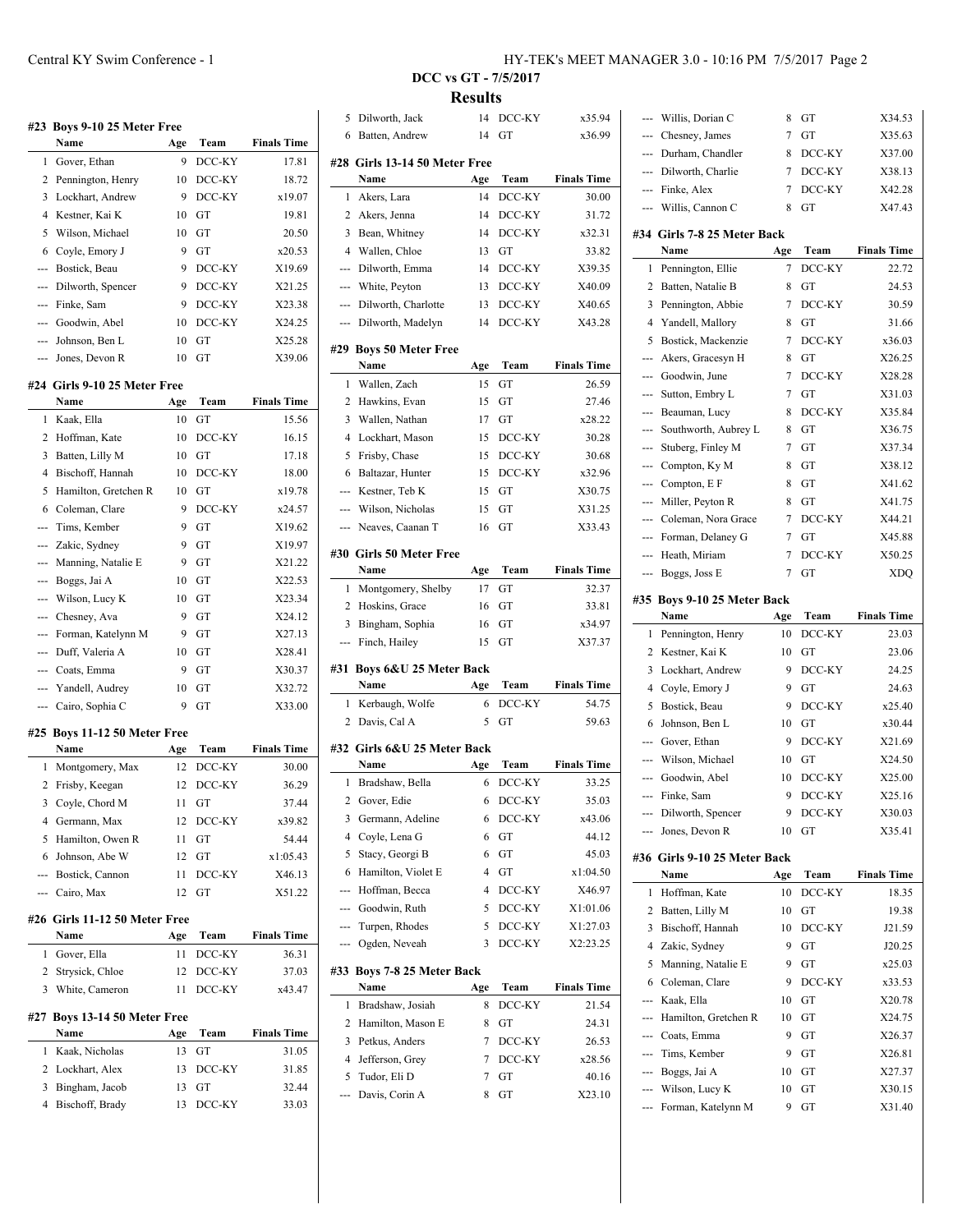|                | (#36 Girls 9-10 25 Meter Back)            |          |              |                    |
|----------------|-------------------------------------------|----------|--------------|--------------------|
|                | --- Yandell, Audrey                       | 10       | GT           | X31.97             |
|                | --- Duff, Valeria A                       | 10       | GТ           | X32.50             |
|                | --- Cairo, Sophia C                       | 9        | GT           | X35.91             |
|                |                                           |          |              |                    |
|                | #37 Boys 11-12 50 Meter Back              |          |              |                    |
|                | Name                                      | Age      | Team         | <b>Finals Time</b> |
| 1              | Montgomery, Max                           | 12       | DCC-KY       | 34.85              |
|                | 2 Coyle, Chord M                          | 11       | GT           | 46.59              |
| 3              | Germann, Max                              | 12       | DCC-KY       | 48.66              |
| $\overline{4}$ | Frisby, Keegan                            | 12       | DCC-KY       | x54.28             |
| 5<br>6         | Cairo, Max                                | 12       | GT<br>GT     | 1:10.72            |
|                | Hamilton, Owen R                          | 11.      |              | x1:12.37           |
|                | --- Bostick, Cannon<br>--- Johnson, Abe W | 11<br>12 | DCC-KY<br>GT | X54.78<br>X1:04.53 |
|                |                                           |          |              |                    |
|                | #38 Girls 11-12 50 Meter Back             |          |              |                    |
|                | Name                                      | Age      | Team         | <b>Finals Time</b> |
| 1              | Gover, Ella                               | 11       | DCC-KY       | 39.53              |
| 2              | Strysick, Chloe                           | 12       | DCC-KY       | 43.34              |
| 3              | White, Cameron                            | 11       | DCC-KY       | x54.81             |
|                | #39 Boys 13-14 50 Meter Back              |          |              |                    |
|                | Name                                      | Age      | Team         | <b>Finals Time</b> |
| 1              | Kaak, Nicholas                            | 13       | GТ           | 35.44              |
| 2              | Lockhart, Alex                            | 13       | DCC-KY       | 40.97              |
| 3              | Batten, Andrew                            | 14       | GT           | J45.22             |
| $\overline{4}$ | Dilworth, Jack                            | 14       | DCC-KY       | J45.09             |
| 5              | Bingham, Jacob                            | 13       | GT           | x45.47             |
|                | #40 Girls 13-14 50 Meter Back             |          |              |                    |
|                | Name                                      | Age      | Team         | <b>Finals Time</b> |
| 1              | Akers, Lara                               | 14       | DCC-KY       | 38.22              |
| 2              | Akers, Jenna                              | 14       | DCC-KY       | 39.13              |
| 3              | Bean, Whitney                             | 14       | DCC-KY       | x40.00             |
| 4              | Wallen, Chloe                             | 13       | GT           | 43.88              |
| ---            | Dilworth, Charlotte                       | 13       | DCC-KY       | X46.82             |
| ---            | Dilworth, Emma                            | 14       | DCC-KY       | X50.85             |
| ---            | White, Peyton                             | 13       | DCC-KY       | X51.75             |
| ---            | Dilworth, Madelyn                         | 14       | DCC-KY       | X55.47             |
| #41            | <b>Boys 50 Meter Back</b>                 |          |              |                    |
|                | Name                                      | Age      | Team         | <b>Finals Time</b> |
| 1              | Wallen, Nathan                            | 17       | GT           | 30.54              |
| 2              | Wallen, Zach                              | 15       | GТ           | 32.41              |
| 3              | Baltazar, Hunter                          | 15       | DCC-KY       | 42.69              |
| ---            | Kestner, Teb K                            | 15       | GT           | X37.78             |
|                | Wilson, Nicholas                          | 15       | GТ           | X39.54             |
| ---            | Neaves, Caanan T                          | 16       | GT           | X42.72             |
|                | #42 Girls 50 Meter Back                   |          |              |                    |
|                | Name                                      | Age      | Team         | <b>Finals Time</b> |
| 1              | Hoskins, Grace                            | 16       | GT           | 38.50              |
| 2              | Montgomery, Shelby                        | 17       | GТ           | 44.19              |
| ---            | Finch, Hailey                             | 15       | GТ           | X48.53             |
|                | Bingham, Sophia                           | 16       | GТ           | X53.19             |
|                |                                           |          |              |                    |
|                |                                           |          |              |                    |

| #43            | Boys 8&U 25 Meter Fly               |         |                  |                    |
|----------------|-------------------------------------|---------|------------------|--------------------|
|                | Name                                | Age     | Team             | <b>Finals Time</b> |
| 1              | Davis, Corin A                      | 8       | GT               | 26.68              |
| 2              | Jefferson, Grey                     | 7       | DCC-KY           | 30.19              |
| 3              | Hamilton, Mason E                   | 8       | GT               | 30.43              |
| 4              | Chesney, James                      | 7       | GT               | x44.97             |
| ---            | Bradshaw, Josiah                    | 8       | DCC-KY           | X25.53             |
| ---            | Petkus, Anders                      | 7       | DCC-KY           | X30.62             |
| ---            | Willis, Dorian C                    | 8       | GT               | X38.92             |
| ---            | Willis, Cannon C                    | 8       | GТ               | XDQ                |
| $\overline{a}$ | Finke, Alex                         | 7       | DCC-KY           | DO                 |
|                | #44 Girls 8&U 25 Meter Flv          |         |                  |                    |
|                | Name                                | Age     | Team             | <b>Finals Time</b> |
| 1              | Batten, Natalie B                   | 8       | GТ               | 22.88              |
| 2              | Akers, Gracesyn H                   | 8       | GТ               | 26.53              |
| 3              | Boggs, Joss E                       | 7       | GT               | x30.96             |
| $\overline{4}$ | Pennington, Abbie                   | 7       | DCC-KY           | 34.03              |
| 5              | Goodwin, June                       | 7       | DCC-KY           | 37.41              |
| 6              | Bostick, Mackenzie                  | 7       | DCC-KY           | x39.68             |
| 7              | Miller, Peyton R                    | 8       | GT               | x59.81             |
| ---            | Pennington, Ellie                   | 7       | DCC-KY           | X27.85             |
| ---            | Yandell, Mallory                    | 8       | GT               | X32.50             |
| ---            | Compton, Ky M                       | 8       | GT               | X35.75             |
| $\overline{a}$ | Southworth, Aubrey L                | 8       | GT               | X37.07             |
| $\overline{a}$ | Sutton, Embry L                     | 7       | GT               | X42.13             |
| ---            | Compton, E F                        | 8       | GT               | X43.44             |
| $\overline{a}$ | Heath, Miriam                       | 7       | DCC-KY           | X50.53             |
| ---            | Beauman, Lucy                       | 8       | DCC-KY           | XDQ                |
|                |                                     |         |                  |                    |
| ---            | Coyle, Lena G                       | 6       | GТ               | XDQ                |
|                |                                     |         |                  |                    |
|                | #45 Boys 9-10 25 Meter Fly<br>Name  | Age     | Team             | <b>Finals Time</b> |
| 1              | Gover, Ethan                        | 9       | DCC-KY           | 20.19              |
| 2              | Lockhart, Andrew                    | 9       | DCC-KY           | 20.68              |
| 3              | Kestner, Kai K                      | 10      | GT               | 24.03              |
| 4              | Wilson, Michael                     | 10      | GT               | 25.93              |
| 5              | Johnson, Ben L                      | 10      | GT               | x39.86             |
| ---            | Pennington, Henry                   | 10      | DCC-KY           | X22.94             |
|                | Goodwin, Abel                       | 10      | DCC-KY           | X27.81             |
|                |                                     | 9       |                  |                    |
| ---            | Dilworth, Spencer<br>Coyle, Emory J | 9       | DCC-KY<br>GT     | X28.65             |
| ---            | Finke, Sam                          | 9       |                  | X30.62<br>X31.38   |
| ---            | Bostick, Beau                       | 9       | DCC-KY<br>DCC-KY | DQ                 |
|                |                                     |         |                  |                    |
|                | #46 Girls 9-10 25 Meter Fly         |         |                  |                    |
|                | Name                                | Age     | Team             | <b>Finals Time</b> |
| 1              | Hoffman, Kate                       | 10      | DCC-KY           | 17.93              |
| 2              | Kaak, Ella                          | 10      | GТ               | 17.96              |
| 3              | Bischoff, Hannah                    | 10      | DCC-KY           | 21.44              |
| 4              | Hamilton, Gretchen R                | 10      | GT               | 23.90              |
| 5              | Zakic, Sydney                       | 9       | GT               | x27.55             |
| ---            | Batten, Lilly M                     | 10      | GT               | X16.88             |
| ---            | Tims, Kember                        | 9       | GT               | X25.75             |
| ---            | Manning, Natalie E                  | 9       | GT               | X31.47             |
| ---            | Coats, Emma                         | 9       | GT               | X34.56             |
| ---<br>---     | Boggs, Jai A<br>Forman, Katelynn M  | 10<br>9 | GT<br>GT         | X35.19<br>X38.62   |

| ---            | Duff, Valeria A              | 10  | GT     | XDQ                |
|----------------|------------------------------|-----|--------|--------------------|
|                | --- Coleman, Clare           | 9   | DCC-KY | DQ                 |
|                | --- Yandell, Audrey          | 10  | GТ     | XDQ                |
|                |                              |     |        |                    |
|                | #47 Boys 11-12 50 Meter Fly  |     |        |                    |
|                | Name                         | Age | Team   | <b>Finals Time</b> |
| 1              | Montgomery, Max              | 12  | DCC-KY | 32.13              |
| 2              | Frisby, Keegan               | 12  | DCC-KY | 47.38              |
| 3              | Bostick, Cannon              | 11  | DCC-KY | x1:00.75           |
| 4              | Cairo, Max                   | 12  | GТ     | 1:04.56            |
| 5              | Johnson, Abe W               | 12  | GТ     | 1:20.35            |
| 6              | Hamilton, Owen R             | 11  | GT     | x1:26.37           |
|                | --- Coyle, Chord M           | 11  | GT     | X50.72             |
|                | #48 Girls 11-12 50 Meter Fly |     |        |                    |
|                | Name                         | Age | Team   | <b>Finals Time</b> |
| 1              | Gover, Ella                  | 11  | DCC-KY | 38.22              |
| $\overline{2}$ | Strysick, Chloe              | 12  | DCC-KY | 44.81              |
|                |                              |     |        |                    |
|                | #49 Boys 13-14 50 Meter Fly  |     |        |                    |
|                | Name                         | Age | Team   | <b>Finals Time</b> |
| 1              | Kaak, Nicholas               | 13  | GT     | 36.35              |
| $\overline{2}$ | Bischoff, Brady              | 13  | DCC-KY | 39.84              |
| 3              | Batten, Andrew               | 14  | GТ     | 50.31              |
| ---            | Bingham, Jacob               | 13  | GT     | X36.34             |
|                | #50 Girls 13-14 50 Meter Fly |     |        |                    |
|                | Name                         | Age | Team   | <b>Finals Time</b> |
| 1              | Akers, Lara                  | 14  | DCC-KY | 34.90              |
| $\overline{2}$ | Bean, Whitney                | 14  | DCC-KY | 35.34              |
| ---            | Akers, Jenna                 | 14  | DCC-KY | X36.37             |
|                | --- Wallen, Chloe            | 13  | GT     | X44.31             |
|                |                              |     |        |                    |
|                |                              |     |        |                    |
|                | #51 Boys 50 Meter Fly        |     |        |                    |
|                | Name                         | Age | Team   | <b>Finals Time</b> |
| 1              | Hawkins, Evan                | 15  | GT     | J29.25             |
| 2              | Wallen, Zach                 | 15  | GT     | J29.12             |
| 3              | Lockhart, Mason              | 15  | DCC-KY | 32.44              |
| 4              | Batten, Daniel               | 18  | GT     | x34.72             |
| ---            | Wilson, Nicholas             | 15  | GT     | X36.12             |
| $\overline{a}$ | Neaves, Caanan T             | 16  | GT     | X36.44             |
|                | --- Kestner, Teb K           | 15  | GT     | X36.50             |
|                |                              |     |        |                    |
|                | #52 Girls 50 Meter Fly       |     |        |                    |
|                | Name                         | Age | Team   | <b>Finals Time</b> |
| 1              | Bingham, Sophia              | 16  | GТ     | J36.09             |
| 2              | Hoskins, Grace               | 16  | GT     | J35.96             |
| ---            | Finch, Hailey                | 15  | GТ     | XDQ                |
|                | #53 Boys 8&U 25 Meter Breast |     |        |                    |
|                | Name                         | Age | Team   | <b>Finals Time</b> |
| 1              | Bradshaw, Josiah             | 8   | DCC-KY | 27.28              |
| 2              | Davis, Corin A               | 8   | GТ     | 30.47              |
| 3              | Petkus, Anders               | 7   | DCC-KY | 31.87              |
| 4              | Durham, Chandler             | 8   | DCC-KY | x32.65             |
| ---            | Hamilton, Mason E            | 8   | GТ     | X32.53             |
| ---            | Jefferson, Grey              | 7   | DCC-KY | X43.28             |
|                | --- Willis, Dorian C         | 8   | GT     | XDQ                |
|                | --- Willis, Cannon C         | 8   | GT     | XDQ                |
|                | Chesney, James               | 7   | GТ     | <b>XDQ</b>         |
|                |                              |     |        |                    |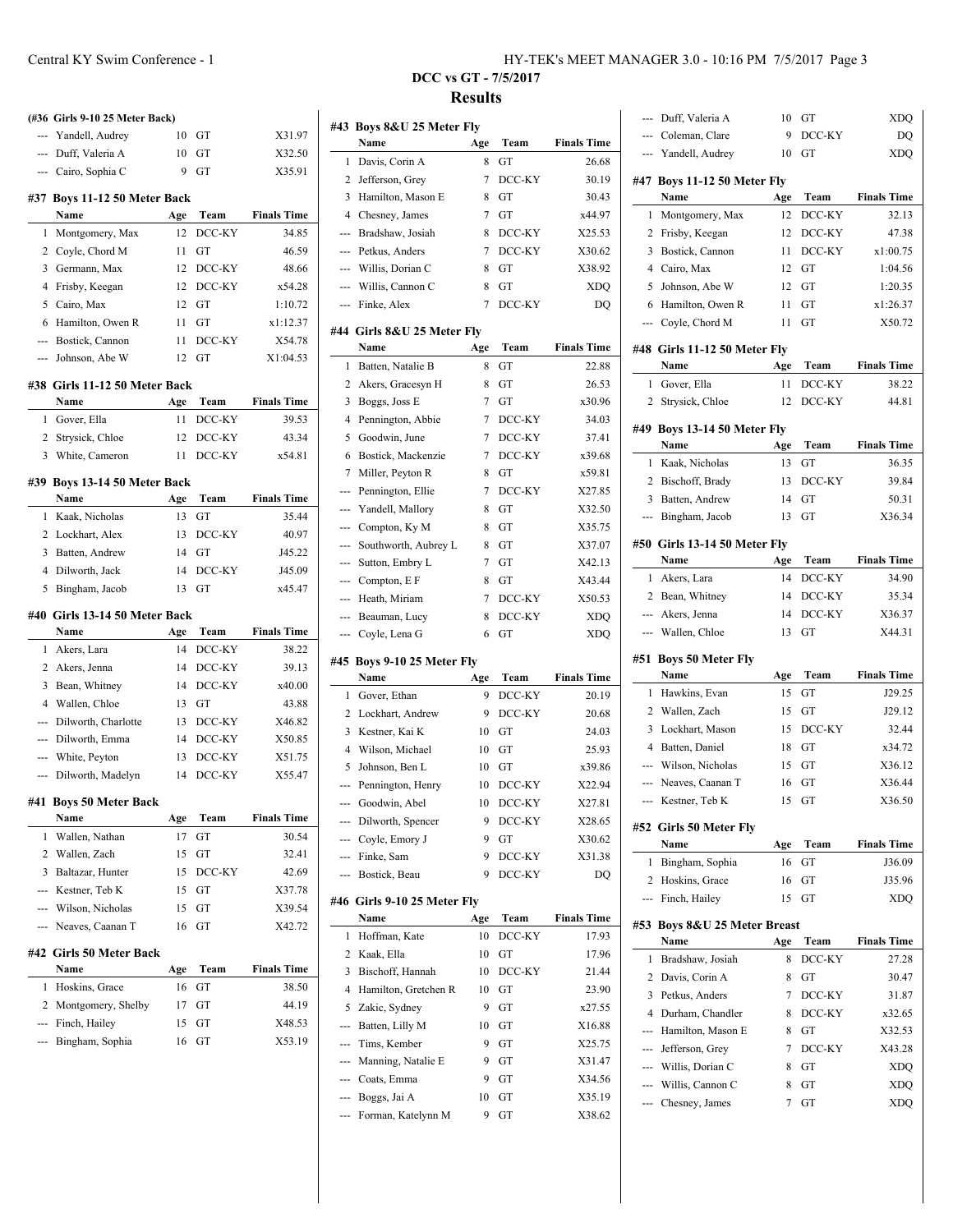|                     | (#53 Boys 8&U 25 Meter Breast)<br>Tudor, Eli D | 7        | GT           | XDQ                |
|---------------------|------------------------------------------------|----------|--------------|--------------------|
|                     | #54 Girls 8&U 25 Meter Breast                  |          |              |                    |
|                     | Name                                           | Age      | Team         | <b>Finals Time</b> |
| 1                   | Akers, Gracesyn H                              | 8        | GТ           | 32.19              |
| 2                   | Southworth, Aubrey L                           | 8        | GТ           | 34.56              |
| 3                   | Pennington, Ellie                              | 7<br>7   | DCC-KY       | 36.50<br>x37.62    |
| 4<br>5              | Boggs, Joss E<br>Goodwin, June                 | 7        | GT<br>DCC-KY | 44.84              |
| 6                   |                                                | 7        | DCC-KY       | x47.16             |
| $- - -$             | Bostick, Mackenzie<br>Batten, Natalie B        | 8        | GT           | X28.66             |
| ---                 | Pennington, Abbie                              | 7        | DCC-KY       | X37.56             |
| ---                 | Stuberg, Finley M                              | 7        | GT           | X41.06             |
| ---                 | Miller, Peyton R                               | 8        | GТ           | X1:03.00           |
| ---                 | Beauman, Lucy                                  | 8        | DCC-KY       | <b>XDQ</b>         |
| ---                 |                                                | 7        | GT           | <b>XDQ</b>         |
| $-1$                | Sutton, Embry L                                | 8        | GT           | <b>XDO</b>         |
|                     | Compton, E F<br>Compton, Ky M                  | 8        | GT           | <b>XDQ</b>         |
|                     | Coyle, Lena G                                  | 6        | GТ           | <b>XDQ</b>         |
| ---                 | Yandell, Mallory                               | 8        | GT           | <b>XDQ</b>         |
|                     |                                                |          |              |                    |
|                     | #55 Boys 9-10 25 Meter Breast                  |          |              |                    |
|                     | Name                                           | Age      | Team         | <b>Finals Time</b> |
| 1                   | Pennington, Henry                              | 10       | DCC-KY       | 26.82              |
| 2                   | Coyle, Emory J                                 | 9        | GT           | 28.40              |
| 3                   | Gover, Ethan                                   | 9        | DCC-KY       | 29.07              |
| 4                   | Wilson, Michael                                | 10       | GT           | 29.34              |
| 5                   | Bostick, Beau                                  | 9        | DCC-KY       | x31.07             |
|                     | Lockhart, Andrew                               | 9        | DCC-KY       | X27.35             |
|                     | Kestner, Kai K                                 | 10       | GT           | X27.81             |
| ---                 | Ray, Brayden                                   | 9        | GТ           | X28.78             |
| ---                 | Finke, Sam                                     | 9        | DCC-KY       | X36.37             |
| ---                 | Dilworth, Spencer                              | 9        | DCC-KY       | X40.16             |
| $\cdots$            | Jones, Devon R                                 | 10       | GT           | X46.22             |
|                     | #56 Girls 9-10 25 Meter Breast                 |          |              |                    |
|                     | Name                                           | Age      | Team         | <b>Finals Time</b> |
| 1                   | Kaak, Ella                                     | 10       | GT           | 20.47              |
| 2                   | Batten, Lilly M                                | 10       | GT           | 22.72              |
| 3                   | Hoffman, Kate                                  | 10       | DCC-KY       | 23.44              |
| 4                   | Hamilton, Gretchen R                           | 10       | GT           | x25.84             |
| 5                   | Bischoff, Hannah                               | 10       | DCC-KY       | 26.32              |
| 6                   | Coleman, Clare                                 | 9        | DCC-KY       | x46.53             |
| ---                 | Zakic, Sydney                                  | 9        | GT           | X26.71             |
| ---                 | Boggs, Jai A                                   | 10       | GT           | X27.47             |
|                     | Tims, Kember                                   | 9        | GT           | X28.84             |
|                     | Manning, Natalie E                             | 9        | GT           | X30.97             |
|                     | --- Coats, Emma                                | 9        | GT           | X33.91             |
| ---                 | Yandell, Audrey                                | 10       | GT           | X39.69             |
|                     | --- Cairo, Sophia C                            | 9        | GT           | X40.38             |
| ---                 | Forman, Katelynn M                             | 9        | GT           | XDQ                |
| ---                 | Duff, Valeria A                                | 10       | GT           | XDQ                |
|                     |                                                |          |              |                    |
| #57                 | <b>Boys 11-12 50 Meter Breast</b>              |          |              |                    |
|                     | Name                                           | Age      | Team         | <b>Finals Time</b> |
| 1<br>$\overline{2}$ | Coyle, Chord M<br>Germann, Max                 | 11<br>12 | GТ           | J52.78<br>J52.75   |
|                     |                                                |          | DCC-KY       |                    |

 $\overline{\phantom{a}}$ 

 $\overline{\phantom{a}}$ 

 $\overline{\phantom{a}}$ 

 $\overline{\phantom{a}}$ 

 $\overline{\phantom{a}}$ 

 $\overline{\phantom{a}}$ 

 $\overline{a}$ 

| 3              | Bostick, Cannon                         | 11       | DCC-KY             | 1:01.22            |
|----------------|-----------------------------------------|----------|--------------------|--------------------|
| $\overline{4}$ | Cairo, Max                              | 12       | GТ                 | 1:02.47            |
| 5              | Johnson, Abe W                          | 12       | GT                 | x1:23.41           |
| ---            | Montgomery, Max                         | 12       | DCC-KY             | X45.03             |
| ---            | Hamilton, Owen R                        | 11       | GТ                 | X1:13.25           |
|                |                                         |          |                    |                    |
|                | #58 Girls 11-12 50 Meter Breast         |          |                    |                    |
|                | Name                                    | Age      | Team               | <b>Finals Time</b> |
| 1              | White, Cameron                          | 11       | DCC-KY             | 55.44              |
| ---            | Gover, Ella                             | 11       | DCC-KY             | X48.81             |
|                | #59 Boys 13-14 50 Meter Breast          |          |                    |                    |
|                | Name                                    | Age      | Team               | <b>Finals Time</b> |
| 1              | Bingham, Jacob                          | 13       | GT                 | 41.60              |
| 2              | Bischoff, Brady                         | 13       | DCC-KY             | 43.07              |
| 3              | Lockhart, Alex                          | 13       | DCC-KY             | 43.28              |
| $\overline{4}$ | Dilworth, Jack                          | 14       | DCC-KY             | x53.63             |
| 5              | Batten, Andrew                          | 14       | GT                 | 53.85              |
| ---            | Kaak, Nicholas                          | 13       | GT                 | X40.35             |
|                |                                         |          |                    |                    |
|                | #60 Girls 13-14 50 Meter Breast<br>Name | Age      | Team               | <b>Finals Time</b> |
| 1              | Akers, Jenna                            | 14       | DCC-KY             | 41.93              |
| 2              | Wallen, Chloe                           | 13       | GТ                 | 53.37              |
| 3              | White, Peyton                           | 13       | DCC-KY             | 54.53              |
|                |                                         | 14       | DCC-KY             | X46.62             |
| ---            | Bean, Whitney<br>Dilworth, Madelyn      |          |                    | X58.94             |
| ---            |                                         | 14       | DCC-KY             |                    |
| ---            | Dilworth, Emma                          | 14       | DCC-KY             | <b>XDQ</b>         |
| ---            | Dilworth, Charlotte                     | 13       | DCC-KY             | DQ                 |
|                |                                         |          |                    |                    |
| #61            | <b>Boys 50 Meter Breast</b>             |          |                    |                    |
|                | Name                                    | Age      | Team               | <b>Finals Time</b> |
| 1              | Hawkins, Evan                           | 15       | GT                 | 34.69              |
| 2              | Wallen, Nathan                          | 17       | GT                 | 37.63              |
| 3              | Lockhart, Mason                         | 15       | DCC-KY             | 43.31              |
| ---            | Neaves, Caanan T                        | 16       | GТ                 | X40.03             |
| ---            | Wilson, Nicholas                        | 15       | GT                 | X43.50             |
| ---            | Baltazar, Hunter                        | 15       | DCC-KY             | DQ                 |
|                |                                         |          |                    |                    |
|                | #62 Girls 50 Meter Breast<br>Name       |          |                    | <b>Finals Time</b> |
|                |                                         | Age      | Team               |                    |
|                | 1 Montgomery, Shelby                    |          | 17 GT              | 43.44              |
| 2<br>---       | Bingham, Sophia                         | 16       | GТ                 | 43.94              |
| ---            | Hoskins, Grace                          | 16<br>15 | GT<br>GТ           | X44.65<br>X54.54   |
|                | Finch, Hailey                           |          |                    |                    |
|                | #63 Boys 8&U 100 Meter Free Relay       |          |                    |                    |
|                | Team                                    |          | Relay              | <b>Finals Time</b> |
| 1              | DCC-KY                                  |          | A                  | 1:37.56            |
|                | Petkus, Anders 7                        |          | Finke, Alex 7      |                    |
|                | Jefferson, Grey 7                       |          | Bradshaw, Josiah 8 |                    |
| 2              | GT                                      |          | A                  | 1:50.21            |
|                | Hamilton, Mason E 8                     |          | Willis, Dorian C 8 |                    |
|                | Chesney, James 7                        |          | Davis, Corin A 8   |                    |
|                | #64 Girls 8&U 100 Meter Free Relay      |          |                    |                    |
|                | Team                                    | Relay    |                    | <b>Finals Time</b> |
| 1              | GТ                                      |          | A                  | 1:35.81            |
|                | Akers, Gracesyn H 8                     |          | Yandell, Mallory 8 |                    |

|              | 2 DCC-KY                            | А               | 1:44.93                 |
|--------------|-------------------------------------|-----------------|-------------------------|
|              | Pennington, Abbie 7                 |                 | Bostick, Mackenzie 7    |
|              | Goodwin, June 7                     |                 | Pennington, Ellie 7     |
| 3            | DCC-KY                              | B               | x2:26.72                |
|              | Heath, Miriam 7                     |                 | Beauman, Lucy 8         |
|              |                                     |                 | Bradshaw, Bella 6       |
|              | Coleman, Nora Grace 7               |                 |                         |
|              | 4 GT                                | С               | x2:33.56                |
|              | Miller, Peyton R 8                  |                 | Coyle, Lena G 6         |
|              | Stuberg, Finley M 7                 |                 | Southworth, Aubrey L 8  |
|              | #65 Boys 10&U 100 Meter Free Relay  |                 |                         |
|              | Team                                | Relay           | <b>Finals Time</b>      |
| 1            | DCC-KY                              | A               | 1:16.37                 |
|              | Lockhart, Andrew 9                  | Bostick, Beau 9 |                         |
|              | Pennington, Henry 10                | Gover, Ethan 9  |                         |
| 2            | DCC-KY                              | B               | x1:37.59                |
|              | Durham, Chandler 8                  |                 | Dilworth, Spencer 9     |
|              | Finke, Sam 9                        |                 | Goodwin, Abel 10        |
| 3            | GT                                  | A               |                         |
|              |                                     |                 | 1:40.72                 |
|              | Kestner, Kai K 10                   |                 | Jones, Devon R 10       |
|              | Johnson, Ben L 10                   |                 | Wilson, Michael 10      |
|              | #66 Girls 10&U 100 Meter Free Relay |                 |                         |
|              | Team                                | Relay           | <b>Finals Time</b>      |
| 1            | GT                                  | В               | 1:30.22                 |
|              | Manning, Natalie E 9                |                 | Wilson, Lucy K 10       |
|              | Chesney, Ava 9                      |                 | Tims, Kember 9          |
| $\mathbf{2}$ | GT                                  | C               | x2:04.50                |
|              | Coats, Emma 9                       |                 | Duff, Valeria A 10      |
|              | Forman, Katelynn M 9                |                 | Yandell, Audrey 10      |
|              |                                     |                 |                         |
|              | #67 Boys 13&U 200 Meter Free Relay  |                 |                         |
|              | Team                                | Relay           | <b>Finals Time</b>      |
| 1            | DCC-KY                              | A               | 2:16.50                 |
|              | Lockhart, Alex 13                   |                 | Frisby, Keegan 12       |
|              | Bischoff, Brady 13                  |                 | Montgomery, Max 12      |
| 2            | GT                                  | A               | 2:36.66                 |
|              | Bingham, Jacob 13                   |                 | Hamilton, Owen R 11     |
|              | Coyle, Chord M 11                   |                 | Kaak, Nicholas 13       |
|              | #68 Girls 13&U 200 Meter Free Relay |                 |                         |
|              | Team                                | Relay           | <b>Finals Time</b>      |
| 1            | DCC-KY                              | A               | 2:34.84                 |
|              | Strysick, Chloe 12                  |                 | Dilworth, Charlotte 13  |
|              | White, Peyton 13                    | Gover, Ella 11  |                         |
| 2            | GT                                  | A               | 2:39.00                 |
|              |                                     |                 |                         |
|              | Batten, Lilly M 10                  |                 | Hamilton, Gretchen R 10 |
|              | Zakic, Sydney 9                     | Kaak, Ella 10   |                         |
|              | #69 Boys 200 Meter Free Relay       |                 |                         |
|              | Team                                | Relay           | <b>Finals Time</b>      |
| 1            | GТ                                  | А               | 1:52.65                 |
|              | Hawkins, Evan 15                    |                 | Batten, Daniel 18       |
|              | Wallen, Nathan 17                   |                 | Wallen, Zach 15         |
| 2            | DCC-KY                              | A               | 2:23.69                 |
|              | Baltazar, Hunter 15                 |                 | Dilworth, Jack 14       |
|              | Germann, Max 12                     |                 | Lockhart, Mason 15      |
|              |                                     |                 |                         |
|              |                                     |                 |                         |
|              |                                     |                 |                         |
|              |                                     |                 |                         |